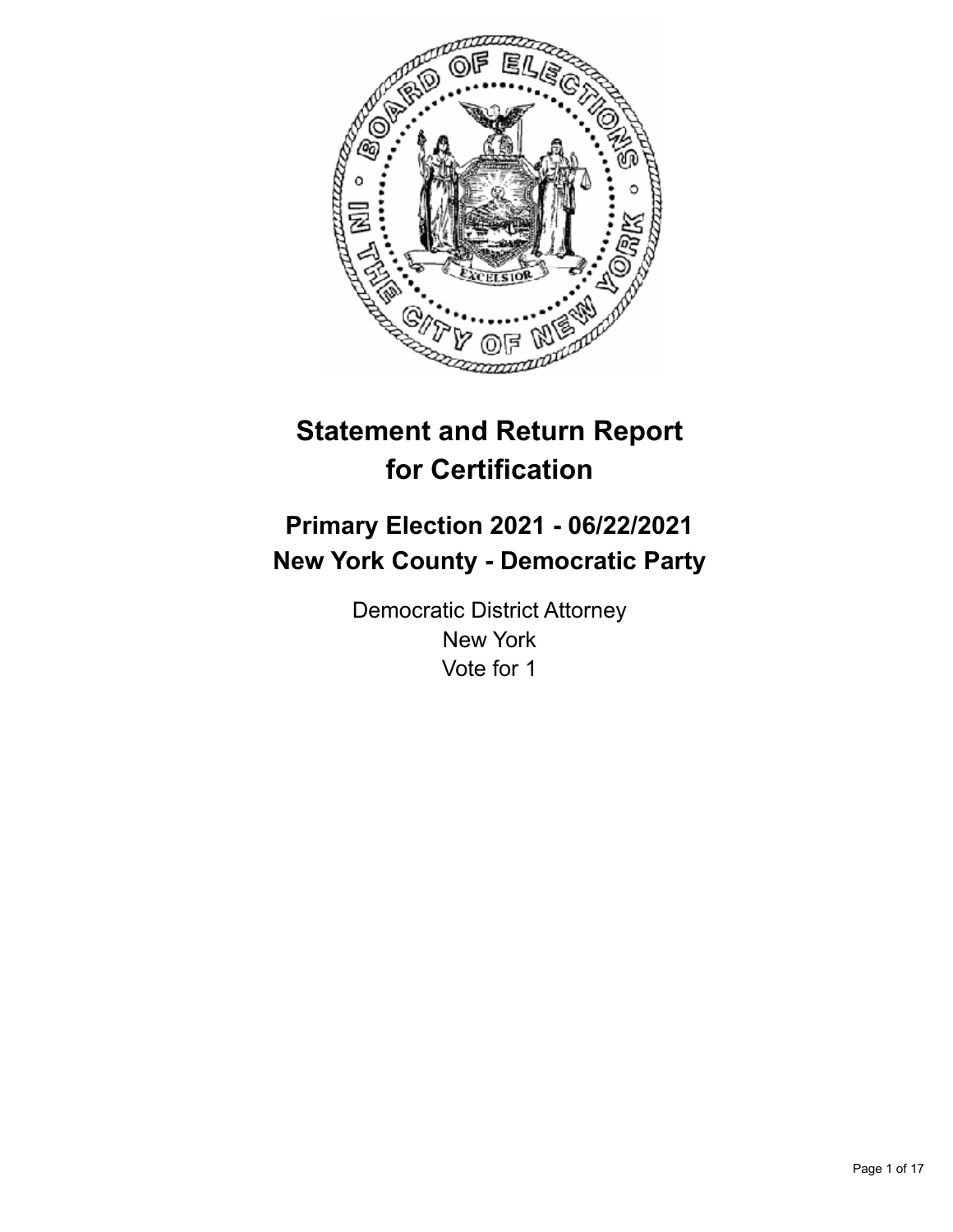

| <b>PUBLIC COUNTER</b>                                    | 15,971 |
|----------------------------------------------------------|--------|
| MANUALLY COUNTED EMERGENCY                               | 1      |
| <b>ABSENTEE / MILITARY</b>                               | 1,607  |
| <b>AFFIDAVIT</b>                                         | 196    |
| <b>Total Ballots</b>                                     | 17,775 |
| Less - Inapplicable Federal/Special Presidential Ballots | 0      |
| <b>Total Applicable Ballots</b>                          | 17,775 |
| DIANA J. FLORENCE                                        | 802    |
| <b>ELIZA ORLINS</b>                                      | 1,193  |
| ELIZABETH R. CROTTY                                      | 803    |
| <b>TALI FARHADIAN WEINSTEIN</b>                          | 4,648  |
| <b>DAN QUART</b>                                         | 460    |
| <b>TAHANIE ABOUSHI</b>                                   | 2,105  |
| ALVIN L. BRAGG JR.                                       | 3,784  |
| LUCY J. LANG                                             | 2,527  |
| ANDREW HUYNH (WRITE-IN)                                  | 1      |
| DESMOND MCDOWELL (WRITE-IN)                              | 1      |
| EMILIO ESTELA (WRITE-IN)                                 | 1      |
| JAMES RHODES (WRITE-IN)                                  | 1      |
| LUCY BALL (WRITE-IN)                                     | 1      |
| ROW R. MILLER (WRITE-IN)                                 | 1      |
| UNATTRIBUTABLE WRITE-IN (WRITE-IN)                       | 9      |
| UNCOUNTED WRITE-IN PER STATUTE (WRITE-IN)                | 1      |
| <b>Total Votes</b>                                       | 16,338 |
| Unrecorded                                               | 1,437  |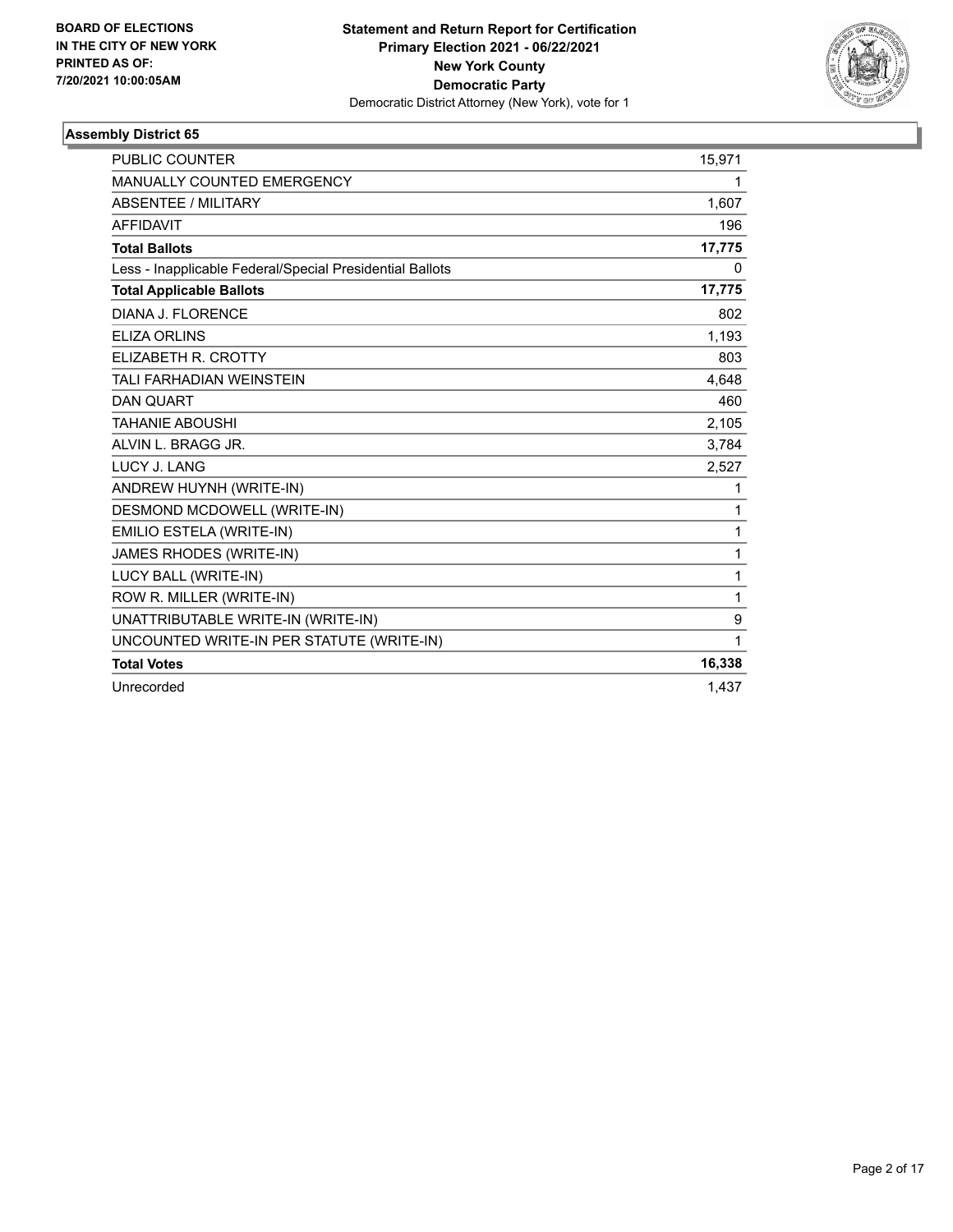

| <b>PUBLIC COUNTER</b>                                    | 20,737       |
|----------------------------------------------------------|--------------|
| MANUALLY COUNTED EMERGENCY                               | 0            |
| ABSENTEE / MILITARY                                      | 3,683        |
| <b>AFFIDAVIT</b>                                         | 236          |
| <b>Total Ballots</b>                                     | 24,656       |
| Less - Inapplicable Federal/Special Presidential Ballots | 0            |
| <b>Total Applicable Ballots</b>                          | 24,656       |
| DIANA J. FLORENCE                                        | 480          |
| <b>ELIZA ORLINS</b>                                      | 1,335        |
| ELIZABETH R. CROTTY                                      | 1,125        |
| TALI FARHADIAN WEINSTEIN                                 | 6,515        |
| <b>DAN QUART</b>                                         | 403          |
| <b>TAHANIE ABOUSHI</b>                                   | 2,300        |
| ALVIN L. BRAGG JR.                                       | 9,265        |
| LUCY J. LANG                                             | 1,664        |
| BILL RUDIM (WRITE-IN)                                    | 1            |
| BRANDON JUDELL (WRITE-IN)                                | 1            |
| DAVID GLISTEN (WRITE-IN)                                 | 1            |
| ERIN REAGAN (WRITE-IN)                                   | 1            |
| EUGENE CONWAY (WRITE-IN)                                 | 1            |
| HALLIE FRANICS (WRITE-IN)                                | $\mathbf{1}$ |
| HARVEY DENT (WRITE-IN)                                   | 1            |
| IZZY ENGLANDER (WRITE-IN)                                | 1            |
| JAKE GOODMAN (WRITE-IN)                                  | 1            |
| JOAN DIAZ (WRITE-IN)                                     | 1            |
| JOE DEVESLA (WRITE-IN)                                   | $\mathbf{1}$ |
| KAUAU JOOH (WRITE-IN)                                    | 1            |
| THOMAS BIDWELL (WRITE-IN)                                | 1            |
| UNATTRIBUTABLE WRITE-IN (WRITE-IN)                       | 15           |
| <b>Total Votes</b>                                       | 23,115       |
| Unrecorded                                               | 1,541        |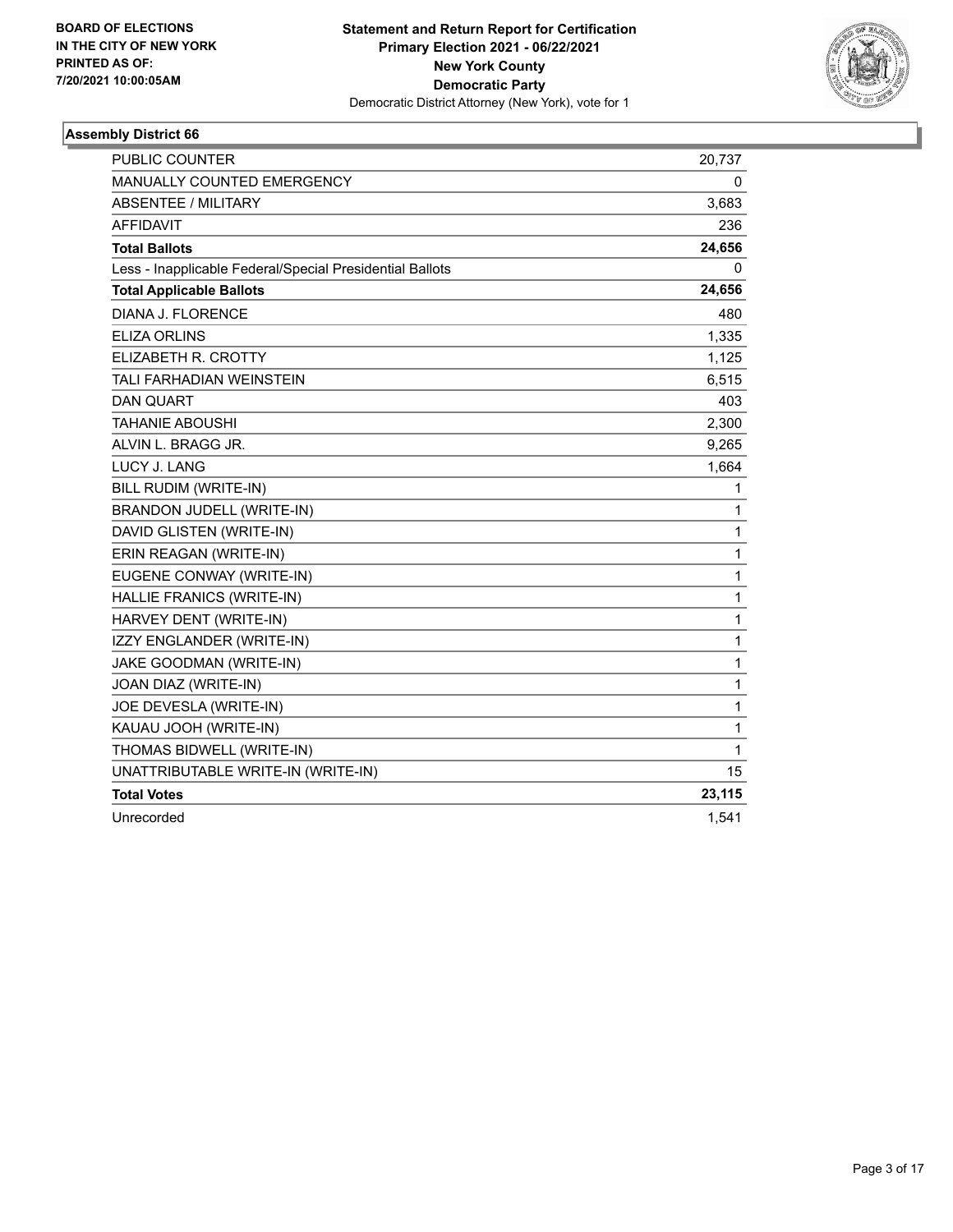

| PUBLIC COUNTER                                           | 25,842 |
|----------------------------------------------------------|--------|
| MANUALLY COUNTED EMERGENCY                               | 0      |
| <b>ABSENTEE / MILITARY</b>                               | 5,088  |
| <b>AFFIDAVIT</b>                                         | 276    |
| <b>Total Ballots</b>                                     | 31,206 |
| Less - Inapplicable Federal/Special Presidential Ballots | 0      |
| <b>Total Applicable Ballots</b>                          | 31,206 |
| DIANA J. FLORENCE                                        | 653    |
| <b>ELIZA ORLINS</b>                                      | 840    |
| ELIZABETH R. CROTTY                                      | 1,310  |
| <b>TALI FARHADIAN WEINSTEIN</b>                          | 10,738 |
| <b>DAN QUART</b>                                         | 455    |
| <b>TAHANIE ABOUSHI</b>                                   | 2,027  |
| ALVIN L. BRAGG JR.                                       | 11,620 |
| LUCY J. LANG                                             | 1,952  |
| ANDREW MANOFF (WRITE-IN)                                 | 1      |
| BENJAMIN FERENCZ (WRITE-IN)                              | 1      |
| BEVERLY H KOLBER (WRITE-IN)                              | 1      |
| BEVERLY H. KOLBER (WRITE-IN)                             | 1      |
| BILL MURAWSKI (WRITE-IN)                                 | 1      |
| <b>BOBBY JONES (WRITE-IN)</b>                            | 1      |
| COLIN HEDRICK (WRITE-IN)                                 | 1      |
| EUGENE V. DEBS (WRITE-IN)                                | 1      |
| <b>GREG NEY (WRITE-IN)</b>                               | 1      |
| JOE BIDEN (WRITE-IN)                                     | 1      |
| JOHNNIE COCHRAN (WRITE-IN)                               | 1      |
| JULIUS RANDLE (WRITE-IN)                                 | 1      |
| MATTHEW BOGDANAS, ESQ. (WRITE-IN)                        | 1      |
| MICHAEL BLOOMBERG (WRITE-IN)                             | 1      |
| ROMEL BARRY (WRITE-IN)                                   | 1      |
| RUDOLPH GIULIANI (WRITE-IN)                              | 1      |
| SIDNEY POWELL (WRITE-IN)                                 | 1      |
| THEODORE SCHWEITZER (WRITE-IN)                           | 1      |
| THOMAS KENNIFF (WRITE-IN)                                | 1      |
| UNATTRIBUTABLE WRITE-IN (WRITE-IN)                       | 7      |
| <b>VERMIN SUPREME (WRITE-IN)</b>                         | 1      |
| WEI LUI (WRITE-IN)                                       | 1      |
| <b>Total Votes</b>                                       | 29,623 |
| Unrecorded                                               | 1,583  |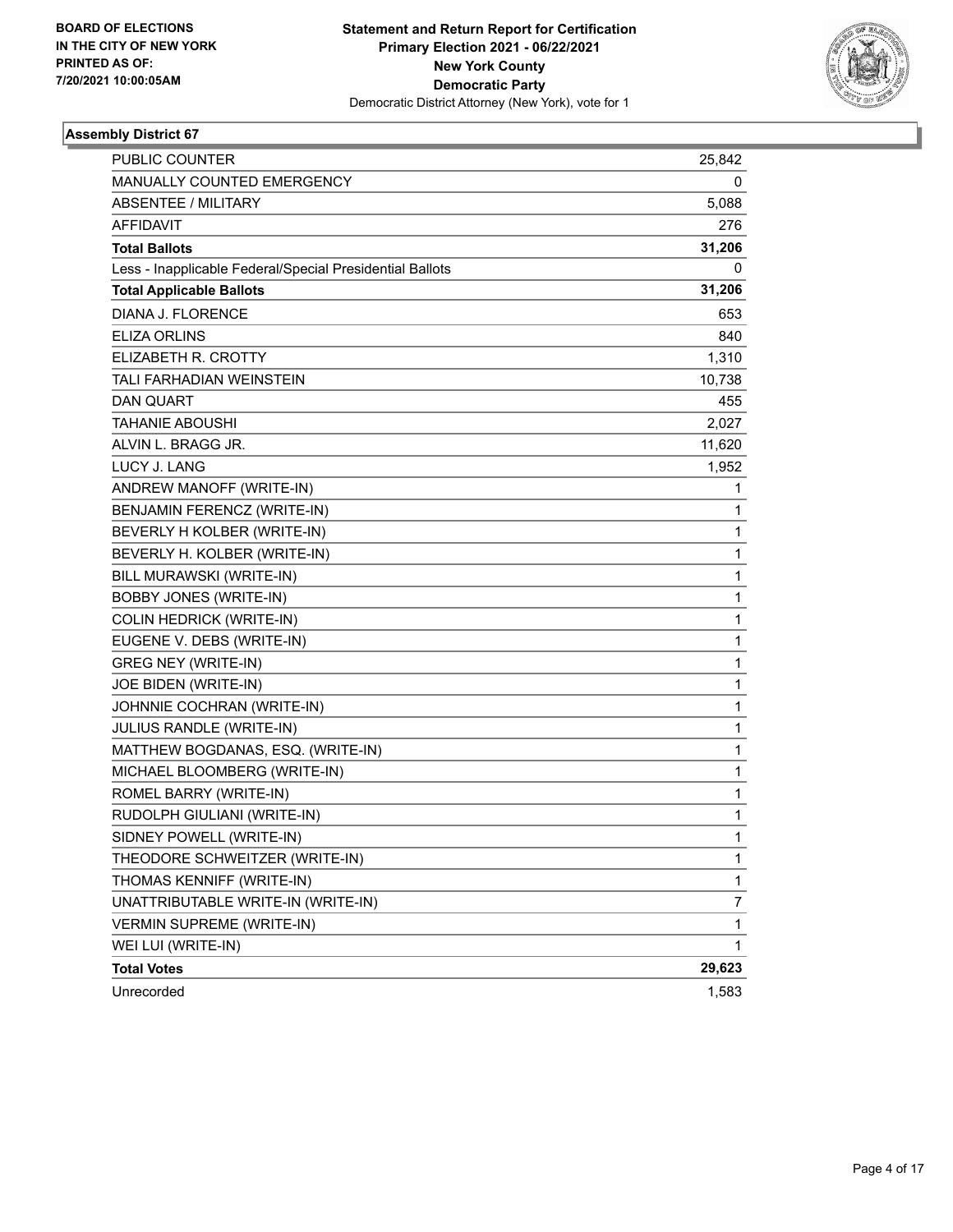

| <b>PUBLIC COUNTER</b>                                    | 14,014         |
|----------------------------------------------------------|----------------|
| MANUALLY COUNTED EMERGENCY                               | $\mathbf{0}$   |
| <b>ABSENTEE / MILITARY</b>                               | 1,480          |
| <b>AFFIDAVIT</b>                                         | 165            |
| <b>Total Ballots</b>                                     | 15,659         |
| Less - Inapplicable Federal/Special Presidential Ballots | 0              |
| <b>Total Applicable Ballots</b>                          | 15,659         |
| DIANA J. FLORENCE                                        | 1,520          |
| <b>ELIZA ORLINS</b>                                      | 636            |
| ELIZABETH R. CROTTY                                      | 535            |
| TALI FARHADIAN WEINSTEIN                                 | 4,177          |
| <b>DAN QUART</b>                                         | 500            |
| <b>TAHANIE ABOUSHI</b>                                   | 1,942          |
| ALVIN L. BRAGG JR.                                       | 3,888          |
| LUCY J. LANG                                             | 1,185          |
| CURTIS SLIWA (WRITE-IN)                                  | 1              |
| CYRUS VANCE JR. (WRITE-IN)                               | $\mathbf{1}$   |
| FRANCIS A. ORTIZ (WRITE-IN)                              | $\mathbf{1}$   |
| MARY JANE (WRITE-IN)                                     | $\mathbf{1}$   |
| NANCY YEH (WRITE-IN)                                     | $\mathbf{1}$   |
| NEVILLE MITCHELL (WRITE-IN)                              | $\overline{2}$ |
| RAFAEL L. HERNANDEZ (WRITE-IN)                           | 1              |
| TIFFANY CABON (WRITE-IN)                                 | $\mathbf{1}$   |
| UNATTRIBUTABLE WRITE-IN (WRITE-IN)                       | 10             |
| UNCOUNTED WRITE-IN PER STATUTE (WRITE-IN)                | $\mathbf{1}$   |
| <b>Total Votes</b>                                       | 14,403         |
| Unrecorded                                               | 1.256          |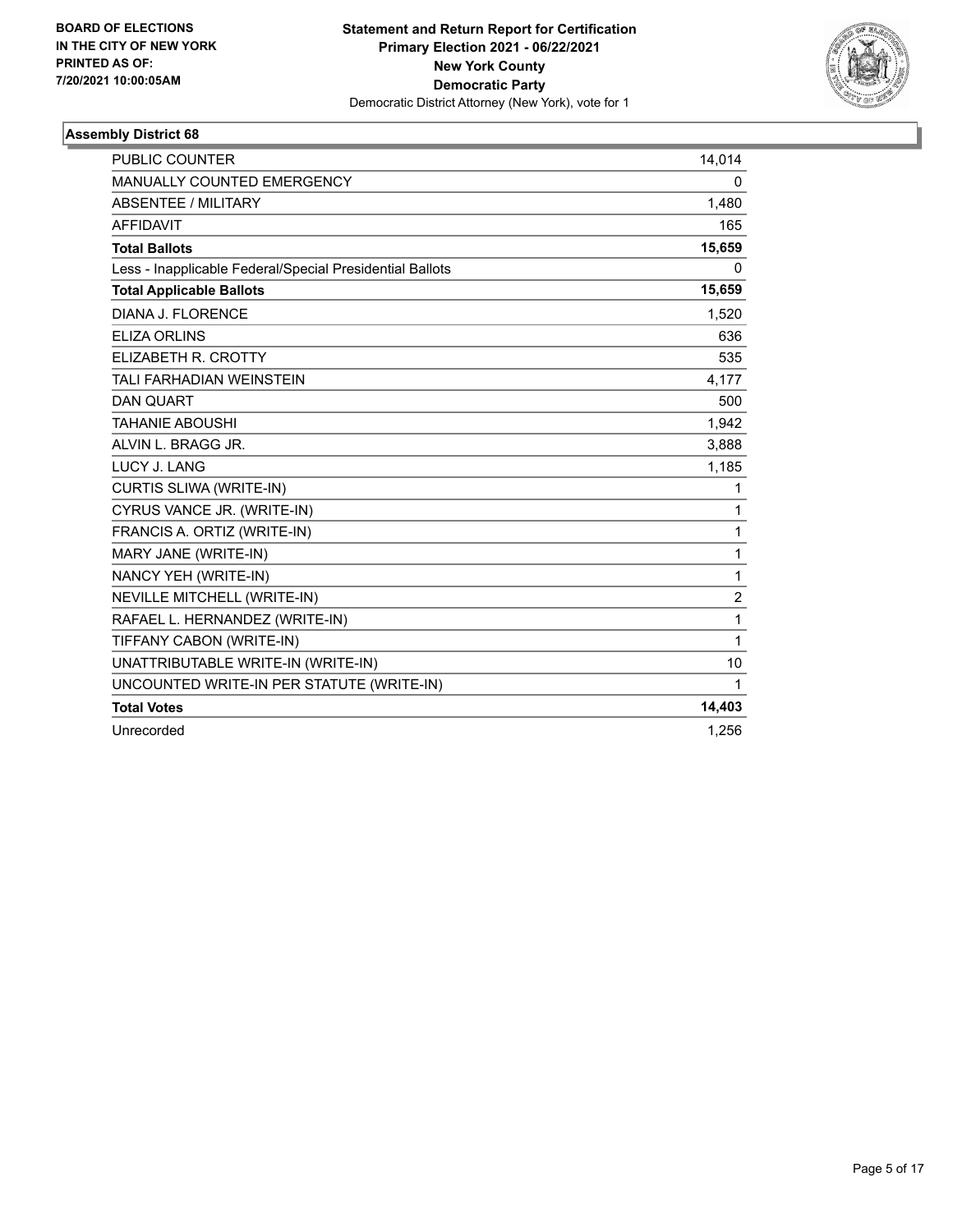

| <b>PUBLIC COUNTER</b>                                    | 24,626       |
|----------------------------------------------------------|--------------|
| MANUALLY COUNTED EMERGENCY                               | 0            |
| ABSENTEE / MILITARY                                      | 4,577        |
| <b>AFFIDAVIT</b>                                         | 227          |
| <b>Total Ballots</b>                                     | 29,430       |
| Less - Inapplicable Federal/Special Presidential Ballots | 0            |
| <b>Total Applicable Ballots</b>                          | 29,430       |
| <b>DIANA J. FLORENCE</b>                                 | 948          |
| <b>ELIZA ORLINS</b>                                      | 951          |
| ELIZABETH R. CROTTY                                      | 927          |
| TALI FARHADIAN WEINSTEIN                                 | 7,866        |
| <b>DAN QUART</b>                                         | 411          |
| <b>TAHANIE ABOUSHI</b>                                   | 2,634        |
| ALVIN L. BRAGG JR.                                       | 12,138       |
| <b>LUCY J. LANG</b>                                      | 1,843        |
| ANDREW YANG (WRITE-IN)                                   | 1            |
| CYRUS VANCE JR. (WRITE-IN)                               | 1            |
| DONALD J. TRUMP (WRITE-IN)                               | 1            |
| <b>GLENN GUCCIARDO (WRITE-IN)</b>                        | 1            |
| <b>JANOS MARTON (WRITE-IN)</b>                           | 1            |
| JOHN RIGORES (WRITE-IN)                                  | $\mathbf{1}$ |
| <b>JULIUS MORRIS (WRITE-IN)</b>                          | $\mathbf{1}$ |
| MELINDA KATZ (WRITE-IN)                                  | 1            |
| MICHAEL GOLDBERG (WRITE-IN)                              | $\mathbf{1}$ |
| MITCHELL FORDE (WRITE-IN)                                | 1            |
| MOHAMED DRISSI (WRITE-IN)                                | 1            |
| NEVILLE MITCHELL (WRITE-IN)                              | 3            |
| TAWANIE ABOUSHI (WRITE-IN)                               | $\mathbf{1}$ |
| UNATTRIBUTABLE WRITE-IN (WRITE-IN)                       | 12           |
| VICTOR SHELLEY (WRITE-IN)                                | 1            |
| <b>Total Votes</b>                                       | 27,746       |
| Unrecorded                                               | 1,684        |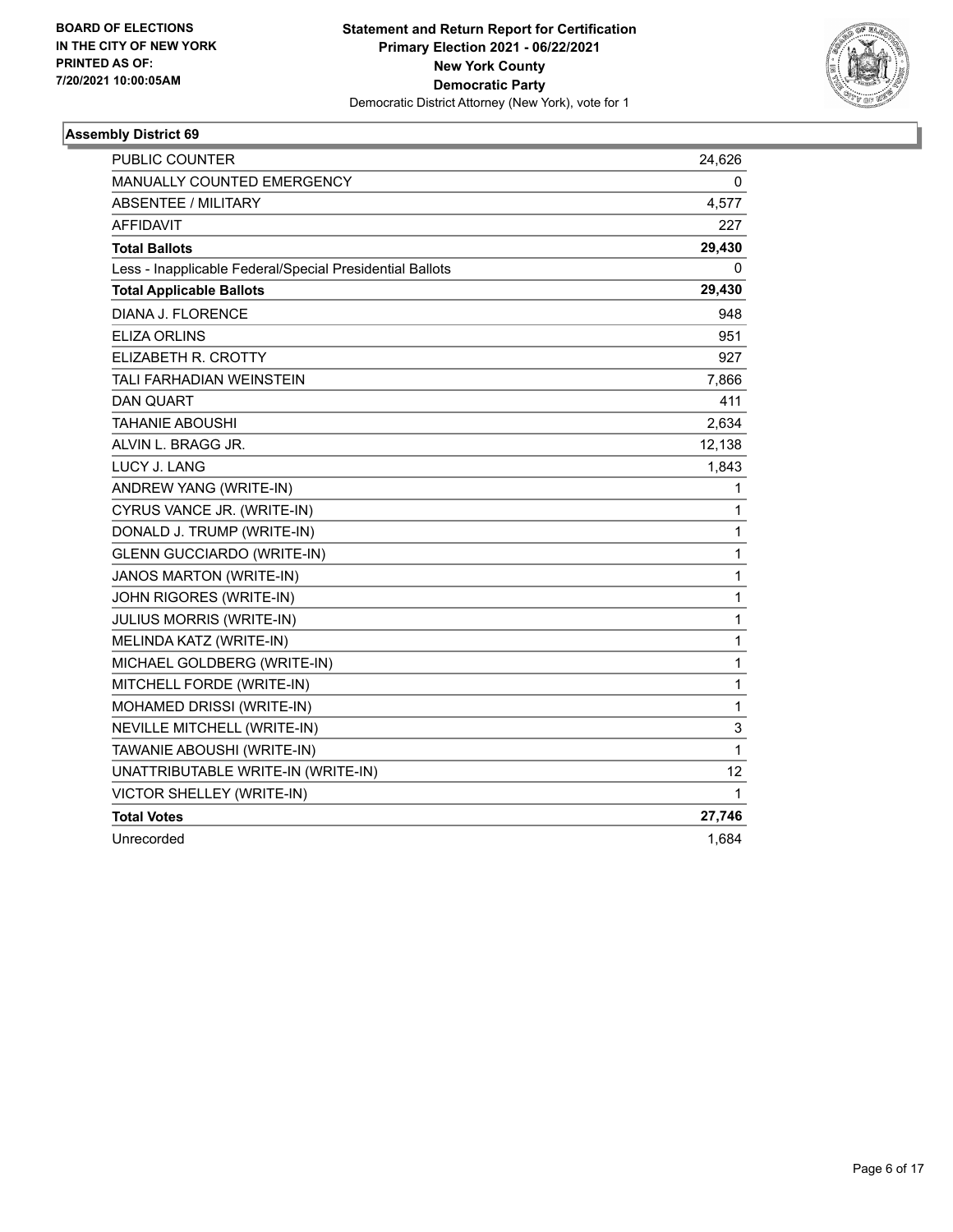

| <b>PUBLIC COUNTER</b>                                    | 20,347       |
|----------------------------------------------------------|--------------|
| MANUALLY COUNTED EMERGENCY                               | 0            |
| <b>ABSENTEE / MILITARY</b>                               | 1,984        |
| <b>AFFIDAVIT</b>                                         | 172          |
| <b>Total Ballots</b>                                     | 22,503       |
| Less - Inapplicable Federal/Special Presidential Ballots | 0            |
| <b>Total Applicable Ballots</b>                          | 22,503       |
| DIANA J. FLORENCE                                        | 1,541        |
| <b>ELIZA ORLINS</b>                                      | 848          |
| ELIZABETH R. CROTTY                                      | 548          |
| TALI FARHADIAN WEINSTEIN                                 | 5,057        |
| <b>DAN QUART</b>                                         | 331          |
| <b>TAHANIE ABOUSHI</b>                                   | 3,614        |
| ALVIN L. BRAGG JR.                                       | 8,292        |
| LUCY J. LANG                                             | 1,268        |
| CAMILE KAIL (WRITE-IN)                                   | 1            |
| CARMEN DE LA ROSA (WRITE-IN)                             | 1            |
| DONALD J. TRUMP (WRITE-IN)                               | $\mathbf{1}$ |
| <b>GARY HILL (WRITE-IN)</b>                              | 1            |
| HUGO PAIZ (WRITE-IN)                                     | 1            |
| LATISHA JAMES (WRITE-IN)                                 | $\mathbf{1}$ |
| MAX MECAT (WRITE-IN)                                     | $\mathbf{1}$ |
| MICHELLE FORD (WRITE-IN)                                 | $\mathbf{1}$ |
| MIHLO ADAMS (WRITE-IN)                                   | $\mathbf{1}$ |
| NEVILLE MITCHELL (WRITE-IN)                              | 18           |
| ROB CARPENTER (WRITE-IN)                                 | $\mathbf{1}$ |
| ROBERT JEREMY (WRITE-IN)                                 | $\mathbf{1}$ |
| RUTH MICBUGHT (WRITE-IN)                                 | 1            |
| UNATTRIBUTABLE WRITE-IN (WRITE-IN)                       | 18           |
| UNCOUNTED WRITE-IN PER STATUTE (WRITE-IN)                | 1            |
| VAUGHN CLEMONS (WRITE-IN)                                | $\mathbf{1}$ |
| <b>WLELPT HARLING (WRITE-IN)</b>                         | $\mathbf{1}$ |
| <b>Total Votes</b>                                       | 21,550       |
| Unrecorded                                               | 953          |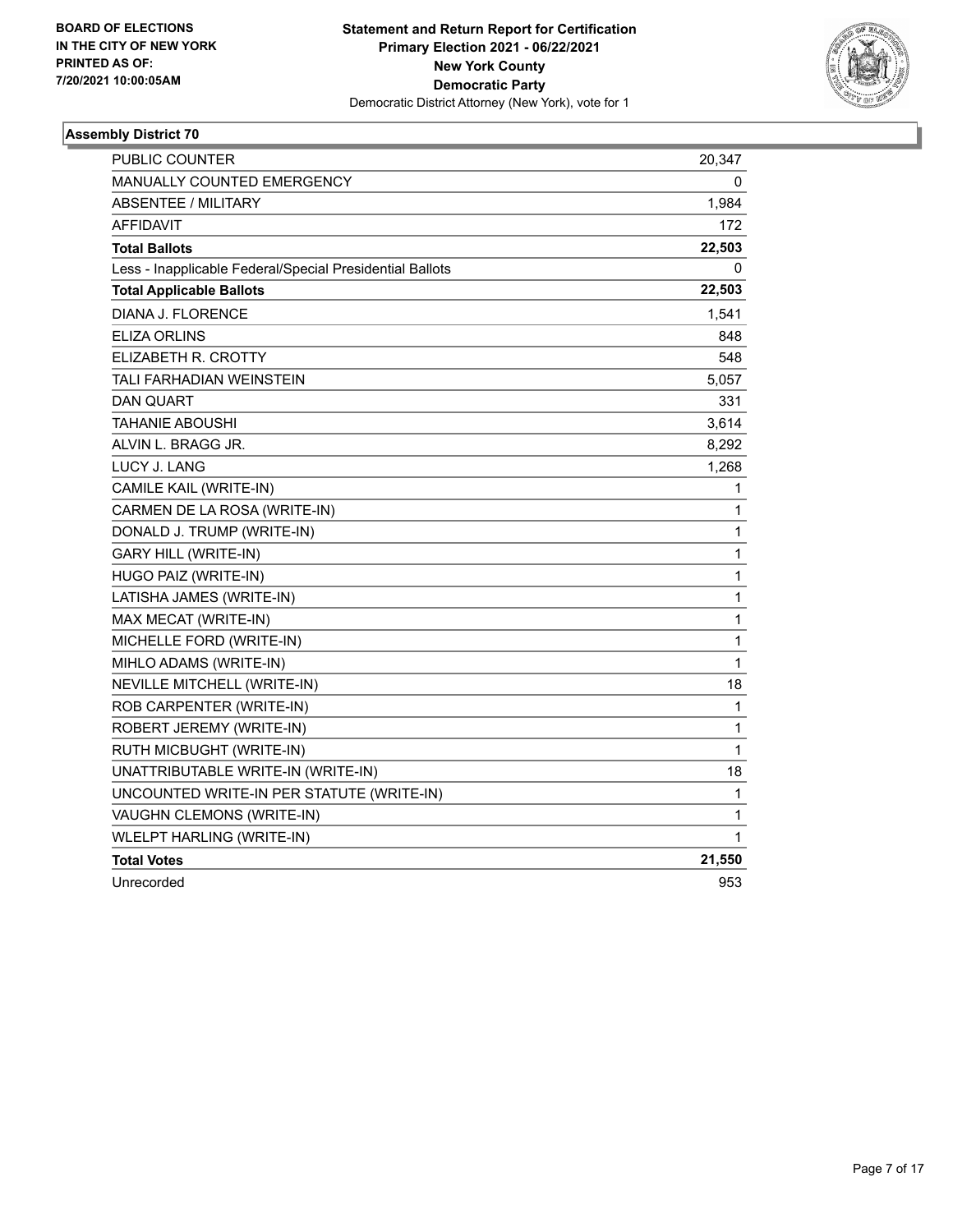

| <b>PUBLIC COUNTER</b>                                    | 18,971         |
|----------------------------------------------------------|----------------|
| <b>MANUALLY COUNTED EMERGENCY</b>                        | 0              |
| <b>ABSENTEE / MILITARY</b>                               | 2,170          |
| <b>AFFIDAVIT</b>                                         | 123            |
| <b>Total Ballots</b>                                     | 21,264         |
| Less - Inapplicable Federal/Special Presidential Ballots | 0              |
| <b>Total Applicable Ballots</b>                          | 21,264         |
| DIANA J. FLORENCE                                        | 1,773          |
| <b>ELIZA ORLINS</b>                                      | 863            |
| ELIZABETH R. CROTTY                                      | 646            |
| <b>TALI FARHADIAN WEINSTEIN</b>                          | 5,270          |
| <b>DAN QUART</b>                                         | 297            |
| <b>TAHANIE ABOUSHI</b>                                   | 3,328          |
| ALVIN L. BRAGG JR.                                       | 6,455          |
| LUCY J. LANG                                             | 1,152          |
| LUNA ZELDOVICH (WRITE-IN)                                | 1              |
| NEVILLE MITCHELL (WRITE-IN)                              | $\overline{c}$ |
| PAPERBOY LOVE PRINCE (WRITE-IN)                          | 1              |
| RAMON RAMOS (WRITE-IN)                                   | 1              |
| ROMAN GUTIEREZ (WRITE-IN)                                | 1              |
| UNATTRIBUTABLE WRITE-IN (WRITE-IN)                       | 14             |
| UNCOUNTED WRITE-IN PER STATUTE (WRITE-IN)                | 1              |
| <b>Total Votes</b>                                       | 19,805         |
| Unrecorded                                               | 1,459          |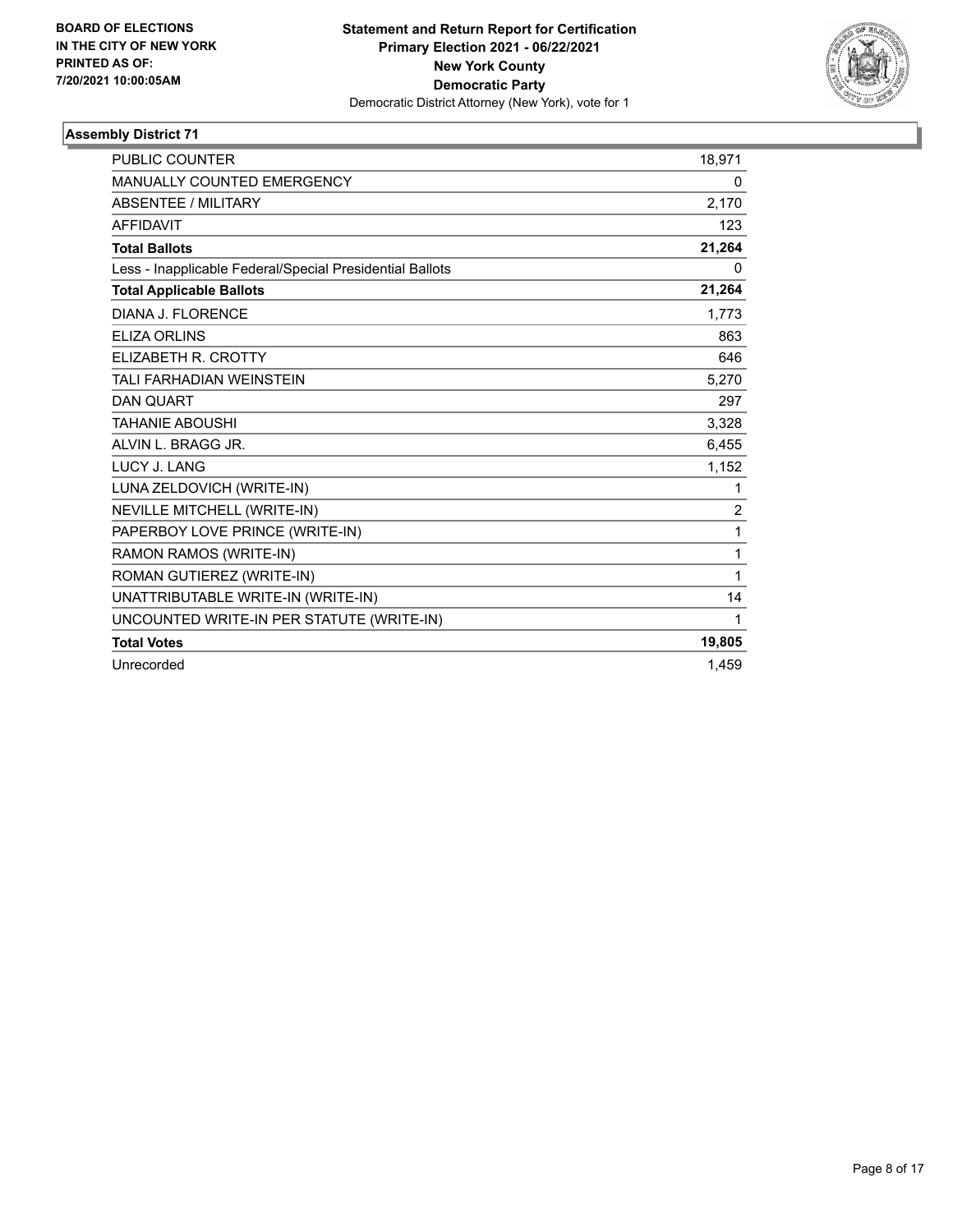

| <b>PUBLIC COUNTER</b>                                    | 13,757          |
|----------------------------------------------------------|-----------------|
| <b>MANUALLY COUNTED EMERGENCY</b>                        | 0               |
| <b>ABSENTEE / MILITARY</b>                               | 1,081           |
| <b>AFFIDAVIT</b>                                         | 81              |
| <b>Total Ballots</b>                                     | 14,919          |
| Less - Inapplicable Federal/Special Presidential Ballots | 0               |
| <b>Total Applicable Ballots</b>                          | 14,919          |
| DIANA J. FLORENCE                                        | 1,917           |
| <b>ELIZA ORLINS</b>                                      | 616             |
| ELIZABETH R. CROTTY                                      | 600             |
| <b>TALI FARHADIAN WEINSTEIN</b>                          | 4,137           |
| <b>DAN QUART</b>                                         | 277             |
| <b>TAHANIE ABOUSHI</b>                                   | 2,060           |
| ALVIN L. BRAGG JR.                                       | 2,704           |
| LUCY J. LANG                                             | 840             |
| ADAM HAMILTON (WRITE-IN)                                 | 1               |
| AL FRANKEN (WRITE-IN)                                    | 1               |
| CHAD JENNINGS (WRITE-IN)                                 | 1               |
| CHARLES B. UDOH (WRITE-IN)                               | 1               |
| ED GOLDMAN (WRITE-IN)                                    | 1               |
| FERNANDO MATEO (WRITE-IN)                                | 1               |
| JOA P. VARGAS (WRITE-IN)                                 | 1               |
| MELBA ESPAILLAT (WRITE-IN)                               | 1               |
| NAYMA SILVER-MATOS (WRITE-IN)                            | 1               |
| RAFAEL BURGOS (WRITE-IN)                                 | 1               |
| UNATTRIBUTABLE WRITE-IN (WRITE-IN)                       | 12 <sup>2</sup> |
| <b>Total Votes</b>                                       | 13,173          |
| Unrecorded                                               | 1,746           |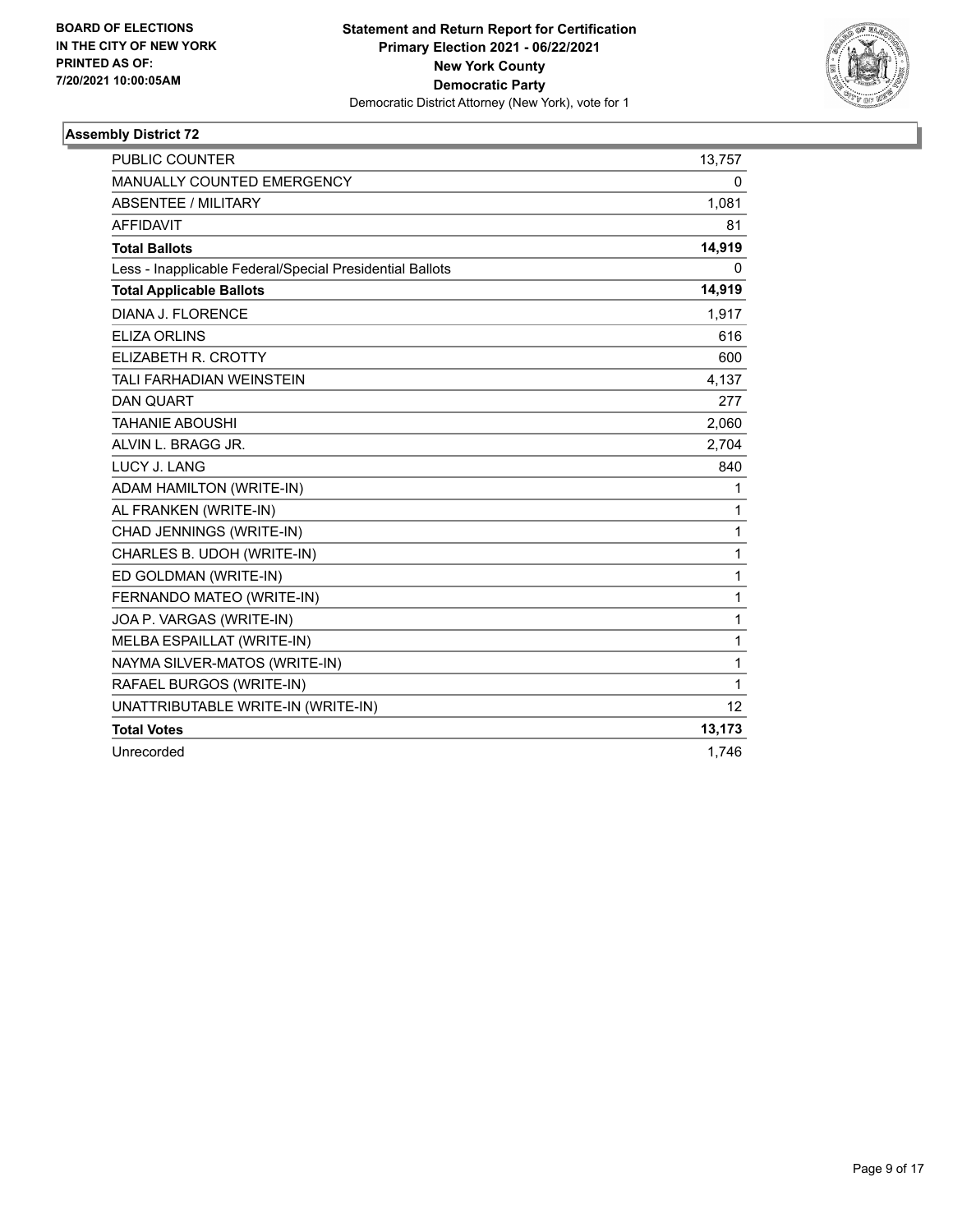

| PUBLIC COUNTER                                           | 17,598         |
|----------------------------------------------------------|----------------|
| <b>MANUALLY COUNTED EMERGENCY</b>                        | 0              |
| <b>ABSENTEE / MILITARY</b>                               | 5,212          |
| <b>AFFIDAVIT</b>                                         | 156            |
| <b>Total Ballots</b>                                     | 22,966         |
| Less - Inapplicable Federal/Special Presidential Ballots | 0              |
| <b>Total Applicable Ballots</b>                          | 22,966         |
| DIANA J. FLORENCE                                        | 375            |
| <b>ELIZA ORLINS</b>                                      | 546            |
| ELIZABETH R. CROTTY                                      | 1,390          |
| TALI FARHADIAN WEINSTEIN                                 | 8,143          |
| <b>DAN QUART</b>                                         | 1,877          |
| <b>TAHANIE ABOUSHI</b>                                   | 1,077          |
| ALVIN L. BRAGG JR.                                       | 6,844          |
| LUCY J. LANG                                             | 1,442          |
| ANTHONY E. WOONS JR. (WRITE-IN)                          | 1              |
| CYRUS VANCE (WRITE-IN)                                   | 1              |
| DONALD J. TRUMP (WRITE-IN)                               | 1              |
| ETHAN A. MARCOVICI (WRITE-IN)                            | 1              |
| FERNANDO MATEO (WRITE-IN)                                | $\overline{c}$ |
| <b>GEORGES LEDERMAN (WRITE-IN)</b>                       | 1              |
| IMRI ELSNES (WRITE-IN)                                   | 1              |
| JANNA LEVIN (WRITE-IN)                                   | 1              |
| JEANINE PIRRO (WRITE-IN)                                 | 1              |
| JEFFREY SERETHER (WRITE-IN)                              | 1              |
| JUDITH SHEINDLIN (WRITE-IN)                              | 1              |
| PAULA PARK (WRITE-IN)                                    | $\mathbf 1$    |
| PETER CHIN (WRITE-IN)                                    | $\mathbf{1}$   |
| REBECCA WEINTRAUB (WRITE-IN)                             | 1              |
| ROBERT ABRAMS (WRITE-IN)                                 | 2              |
| THOMAS KEIFF (WRITE-IN)                                  | 1              |
| THOMAS KENNIFF (WRITE-IN)                                | 3              |
| UNATTRIBUTABLE WRITE-IN (WRITE-IN)                       | 11             |
| ZENO BOSCHE (WRITE-IN)                                   | 1              |
| <b>Total Votes</b>                                       | 21,727         |
| Unrecorded                                               | 1,239          |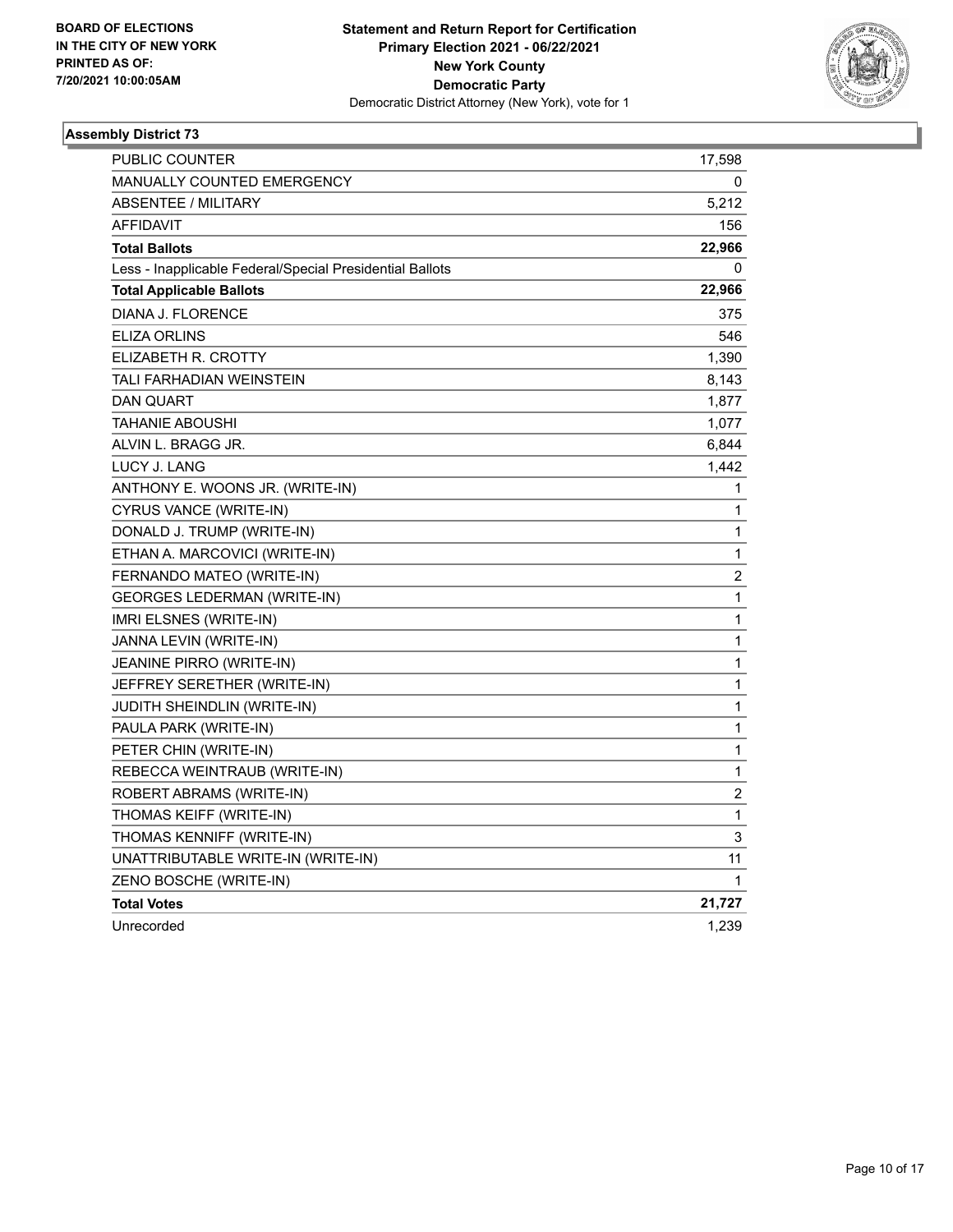

| <b>PUBLIC COUNTER</b>                                    | 18,104         |
|----------------------------------------------------------|----------------|
| MANUALLY COUNTED EMERGENCY                               | 0              |
| <b>ABSENTEE / MILITARY</b>                               | 2,276          |
| <b>AFFIDAVIT</b>                                         | 180            |
| <b>Total Ballots</b>                                     | 20,560         |
| Less - Inapplicable Federal/Special Presidential Ballots | 0              |
| <b>Total Applicable Ballots</b>                          | 20,560         |
| DIANA J. FLORENCE                                        | 934            |
| <b>ELIZA ORLINS</b>                                      | 1,006          |
| ELIZABETH R. CROTTY                                      | 1,340          |
| <b>TALI FARHADIAN WEINSTEIN</b>                          | 5,415          |
| <b>DAN QUART</b>                                         | 557            |
| <b>TAHANIE ABOUSHI</b>                                   | 2,488          |
| ALVIN L. BRAGG JR.                                       | 6,016          |
| <b>LUCY J. LANG</b>                                      | 1,578          |
| ANDREW YANG (WRITE-IN)                                   | 1              |
| CLAUDE WINFIELD (WRITE-IN)                               | 1              |
| CLAUDIO D'AREZZO (WRITE-IN)                              | 1              |
| FREIDA BREST (WRITE-IN)                                  | 1              |
| <b>JOSH THOMPSON (WRITE-IN)</b>                          | 1              |
| JUSTIN JAY HINES (WRITE-IN)                              | 1              |
| LAUREN SCHORR (WRITE-IN)                                 | 1              |
| PAUL ANDERSEN (WRITE-IN)                                 | $\mathbf{1}$   |
| STEVE KAPLAN (WRITE-IN)                                  | 1              |
| THOMAS KENNIFF (WRITE-IN)                                | $\overline{c}$ |
| TONYA R. HUSKEY (WRITE-IN)                               | 1              |
| UNATTRIBUTABLE WRITE-IN (WRITE-IN)                       | 11             |
| UNCOUNTED WRITE-IN PER STATUTE (WRITE-IN)                | $\mathbf{1}$   |
| WILLIAM BANKS (WRITE-IN)                                 | 1              |
| <b>Total Votes</b>                                       | 19,359         |
| Unrecorded                                               | 1,201          |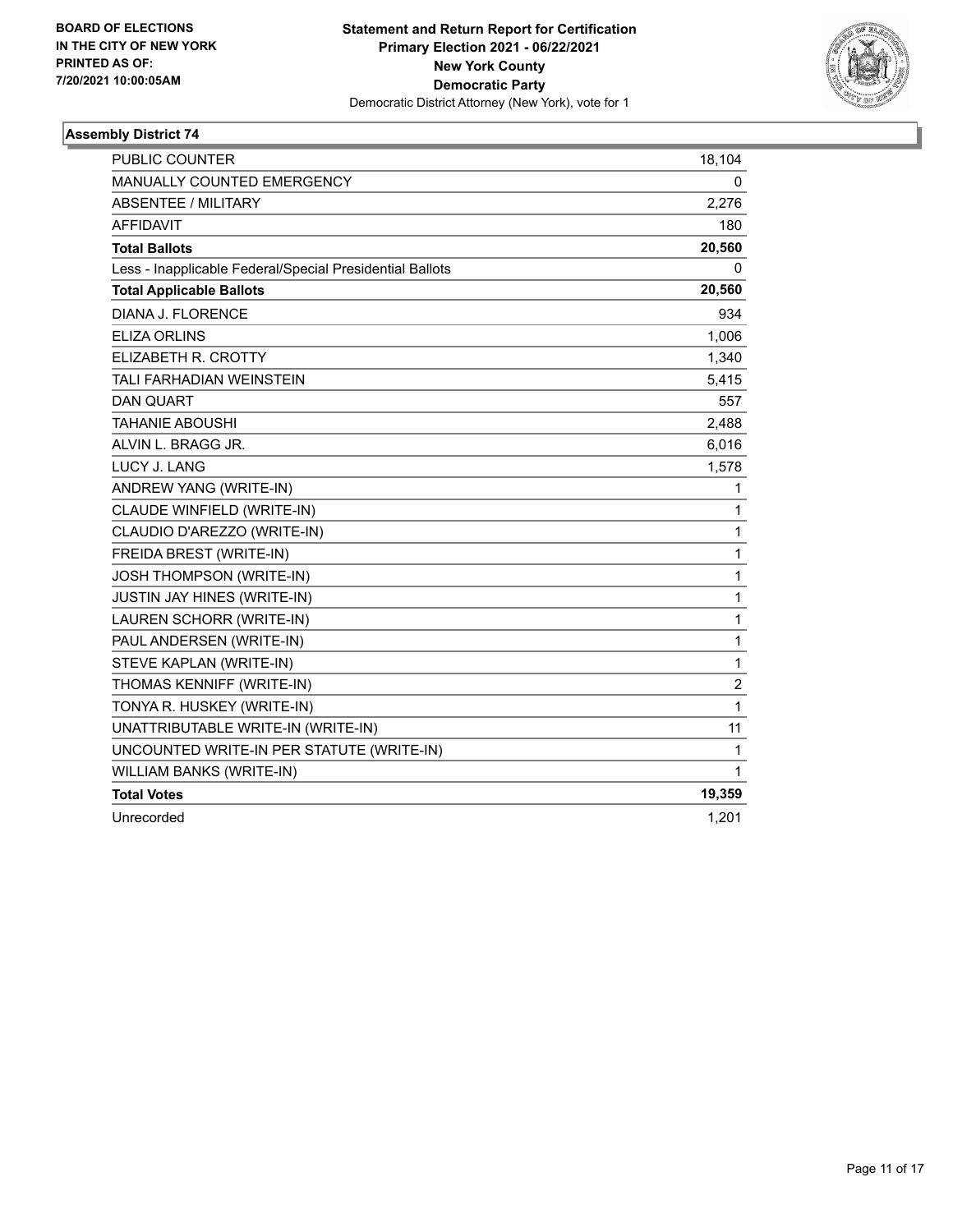

| <b>PUBLIC COUNTER</b>                                    | 19,855       |
|----------------------------------------------------------|--------------|
| MANUALLY COUNTED EMERGENCY                               | 0            |
| <b>ABSENTEE / MILITARY</b>                               | 3.615        |
| <b>AFFIDAVIT</b>                                         | 222          |
| <b>Total Ballots</b>                                     | 23,692       |
| Less - Inapplicable Federal/Special Presidential Ballots | 0            |
| <b>Total Applicable Ballots</b>                          | 23,692       |
| DIANA J. FLORENCE                                        | 789          |
| ELIZA ORLINS                                             | 991          |
| ELIZABETH R. CROTTY                                      | 1,059        |
| <b>TALI FARHADIAN WEINSTEIN</b>                          | 6,922        |
| <b>DAN QUART</b>                                         | 583          |
| <b>TAHANIE ABOUSHI</b>                                   | 2,202        |
| ALVIN L. BRAGG JR.                                       | 7,789        |
| LUCY J. LANG                                             | 1,842        |
| BERNARD R. BLOCK (WRITE-IN)                              | 1            |
| BIFF BONSON (WRITE-IN)                                   | 1            |
| <b>BRIAN LEHRER (WRITE-IN)</b>                           | 1            |
| CHARLES ENGMAN (WRITE-IN)                                | 1            |
| CHUCK PERUTO (WRITE-IN)                                  | 1            |
| CURTIS SLIWA (WRITE-IN)                                  | 1            |
| DAVE GROHL (WRITE-IN)                                    | $\mathbf{1}$ |
| DAVID HUNT (WRITE-IN)                                    | 1            |
| <b>GABRIEL FONSECIA (WRITE-IN)</b>                       | 1            |
| GILBERT GOTTFIELD (WRITE-IN)                             | 1            |
| LOUIS A. BERTOT (WRITE-IN)                               | 1            |
| MANNIO AELSOCA (WRITE-IN)                                | 1            |
| MATHEW SMITH (WRITE-IN)                                  | 1            |
| MICHAEL COON (WRITE-IN)                                  | $\mathbf{1}$ |
| MIKE PENCE (WRITE-IN)                                    | 1            |
| THOMAS KENNIFF (WRITE-IN)                                | 1            |
| TRUETT HANKERSON (WRITE-IN)                              | 1            |
| UNATTRIBUTABLE WRITE-IN (WRITE-IN)                       | 15           |
| <b>Total Votes</b>                                       | 22,209       |
| Unrecorded                                               | 1,483        |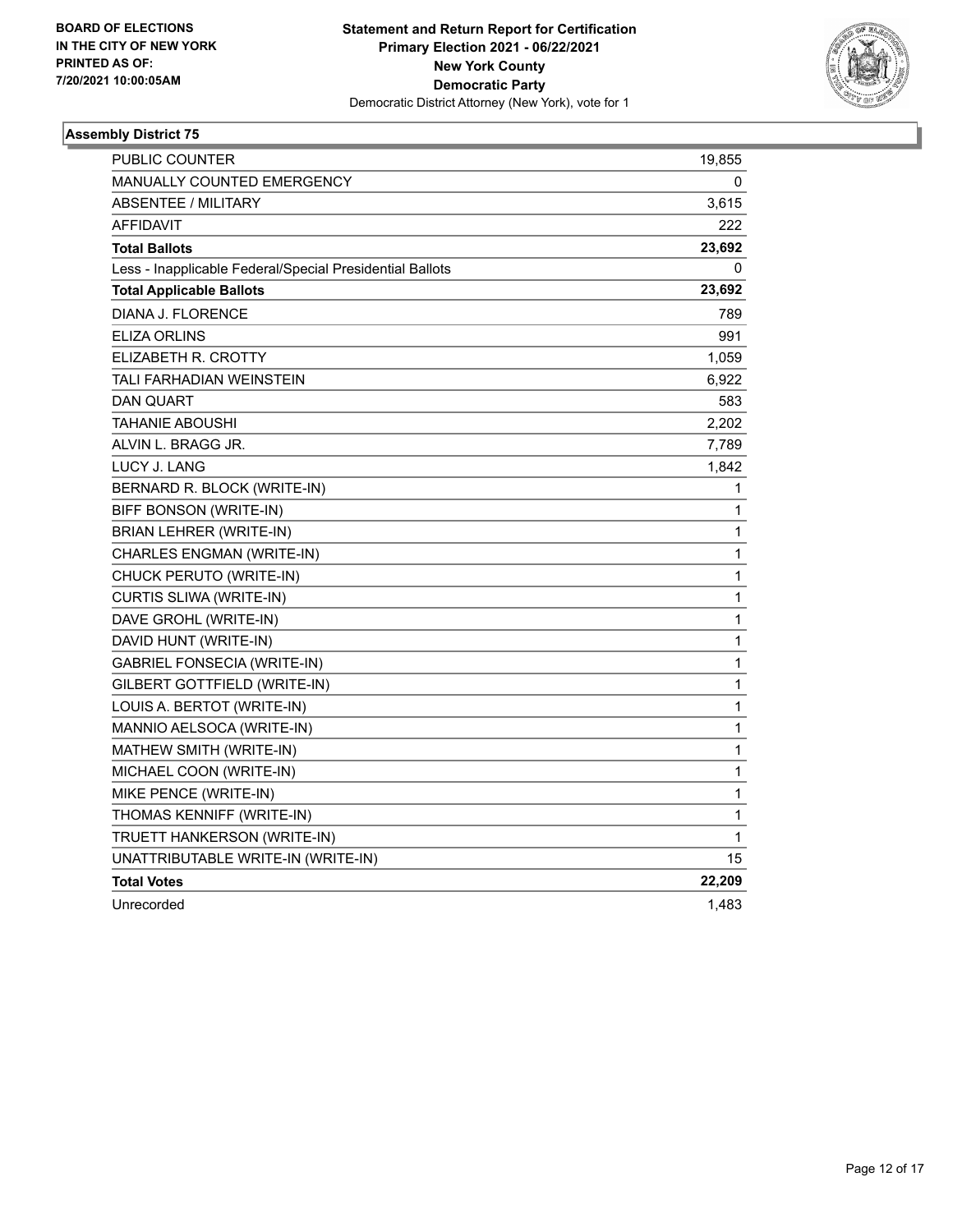

| <b>PUBLIC COUNTER</b>                                    | 18,588         |
|----------------------------------------------------------|----------------|
| MANUALLY COUNTED EMERGENCY                               | 0              |
| <b>ABSENTEE / MILITARY</b>                               | 4,133          |
| <b>AFFIDAVIT</b>                                         | 160            |
| <b>Total Ballots</b>                                     | 22,881         |
| Less - Inapplicable Federal/Special Presidential Ballots | 0              |
| <b>Total Applicable Ballots</b>                          | 22,881         |
| DIANA J. FLORENCE                                        | 514            |
| <b>ELIZA ORLINS</b>                                      | 785            |
| ELIZABETH R. CROTTY                                      | 1,170          |
| <b>TALI FARHADIAN WEINSTEIN</b>                          | 8,004          |
| <b>DAN QUART</b>                                         | 833            |
| <b>TAHANIE ABOUSHI</b>                                   | 1,681          |
| ALVIN L. BRAGG JR.                                       | 6,925          |
| LUCY J. LANG                                             | 1,617          |
| ABBY BLAKE (WRITE-IN)                                    | 1              |
| ANDREW YANG (WRITE-IN)                                   | 1              |
| ANGOLIN KUTTNER (WRITE-IN)                               | 1              |
| ANTOINE DEL ROSARIO (WRITE-IN)                           | 1              |
| ARYA TARA (WRITE-IN)                                     | 1              |
| DIONTE S. NOBLE (WRITE-IN)                               | 1              |
| PAUL KOMINERS (WRITE-IN)                                 | $\mathbf{1}$   |
| RAYMOND J. MCGUIRE (WRITE-IN)                            | $\overline{c}$ |
| RUDOLPH GIULIANI (WRITE-IN)                              | $\mathbf{1}$   |
| SEAN MORAN (WRITE-IN)                                    | 1              |
| THOMAS KENNIFF (WRITE-IN)                                | $\overline{c}$ |
| UNATTRIBUTABLE WRITE-IN (WRITE-IN)                       | 12             |
| VIK PAWAR (WRITE-IN)                                     | 1              |
| <b>Total Votes</b>                                       | 21,555         |
| Unrecorded                                               | 1,326          |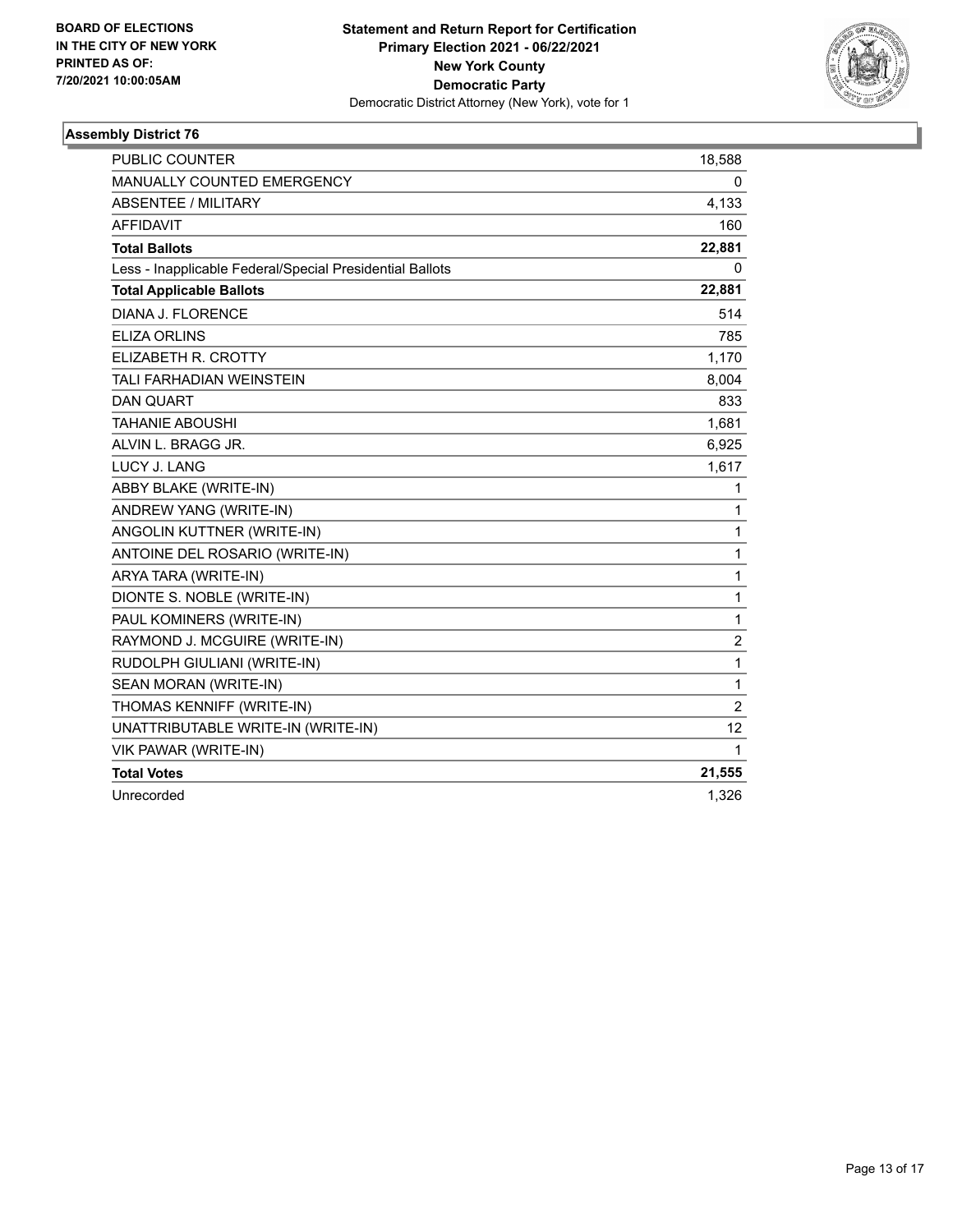

| PUBLIC COUNTER                                           | 228,410        |
|----------------------------------------------------------|----------------|
| MANUALLY COUNTED EMERGENCY                               | 1              |
| <b>ABSENTEE / MILITARY</b>                               | 36,906         |
| <b>AFFIDAVIT</b>                                         | 2,194          |
| <b>Total Ballots</b>                                     | 267,511        |
| Less - Inapplicable Federal/Special Presidential Ballots | 0              |
| <b>Total Applicable Ballots</b>                          | 267,511        |
| DIANA J. FLORENCE                                        | 12,246         |
| <b>ELIZA ORLINS</b>                                      | 10,610         |
| ELIZABETH R. CROTTY                                      | 11,453         |
| TALI FARHADIAN WEINSTEIN                                 | 76,892         |
| <b>DAN QUART</b>                                         | 6,984          |
| <b>TAHANIE ABOUSHI</b>                                   | 27,458         |
| ALVIN L. BRAGG JR.                                       | 85,720         |
| <b>LUCY J. LANG</b>                                      | 18,910         |
| ABBY BLAKE (WRITE-IN)                                    | 1              |
| ADAM HAMILTON (WRITE-IN)                                 | 1              |
| AL FRANKEN (WRITE-IN)                                    | 1              |
| ANDREW HUYNH (WRITE-IN)                                  | 1              |
| ANDREW MANOFF (WRITE-IN)                                 | 1              |
| ANDREW YANG (WRITE-IN)                                   | 3              |
| ANGOLIN KUTTNER (WRITE-IN)                               | 1              |
| ANTHONY E. WOONS JR. (WRITE-IN)                          | 1              |
| ANTOINE DEL ROSARIO (WRITE-IN)                           | 1              |
| ARYA TARA (WRITE-IN)                                     | 1              |
| BENJAMIN FERENCZ (WRITE-IN)                              | 1              |
| BERNARD R. BLOCK (WRITE-IN)                              | 1              |
| BEVERLY H KOLBER (WRITE-IN)                              | 1              |
| BEVERLY H. KOLBER (WRITE-IN)                             | 1              |
| BIFF BONSON (WRITE-IN)                                   | 1              |
| BILL MURAWSKI (WRITE-IN)                                 | 1              |
| BILL RUDIM (WRITE-IN)                                    | 1              |
| <b>BOBBY JONES (WRITE-IN)</b>                            | 1              |
| BRANDON JUDELL (WRITE-IN)                                | 1              |
| BRIAN LEHRER (WRITE-IN)                                  | 1              |
| CAMILE KAIL (WRITE-IN)                                   | 1              |
| CARMEN DE LA ROSA (WRITE-IN)                             | 1              |
| CHAD JENNINGS (WRITE-IN)                                 | 1              |
| CHARLES B. UDOH (WRITE-IN)                               | 1              |
| CHARLES ENGMAN (WRITE-IN)                                | 1              |
| CHUCK PERUTO (WRITE-IN)                                  | 1              |
| CLAUDE WINFIELD (WRITE-IN)                               | 1              |
| CLAUDIO D'AREZZO (WRITE-IN)                              | 1              |
| <b>COLIN HEDRICK (WRITE-IN)</b>                          | 1              |
| CURTIS SLIWA (WRITE-IN)                                  | $\overline{2}$ |
| CYRUS VANCE (WRITE-IN)                                   | 1              |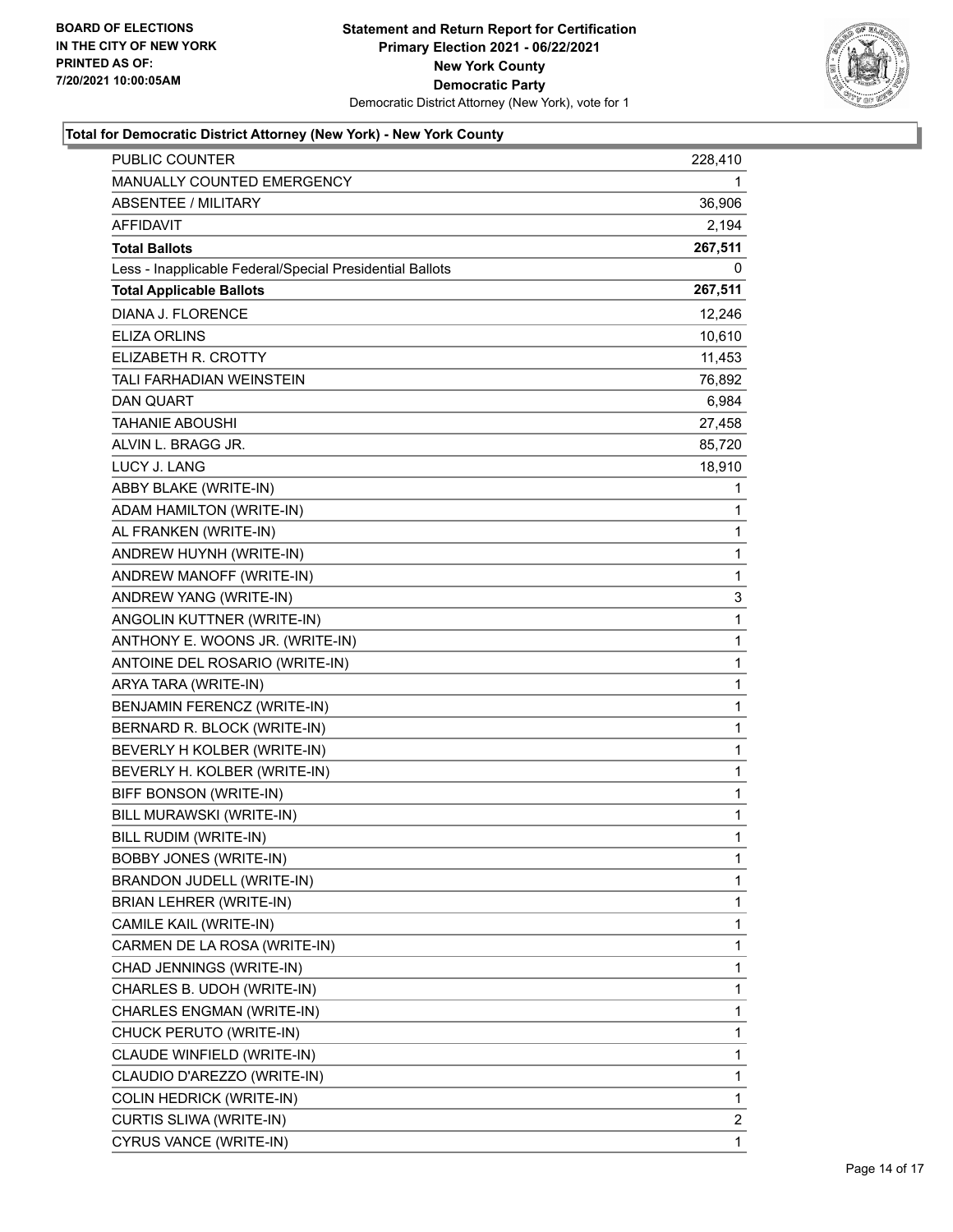

| CYRUS VANCE JR. (WRITE-IN)         | $\overline{2}$ |
|------------------------------------|----------------|
| DAVE GROHL (WRITE-IN)              | $\mathbf{1}$   |
| DAVID GLISTEN (WRITE-IN)           | 1              |
| DAVID HUNT (WRITE-IN)              | 1              |
| DESMOND MCDOWELL (WRITE-IN)        | $\mathbf{1}$   |
| DIONTE S. NOBLE (WRITE-IN)         | 1              |
| DONALD J. TRUMP (WRITE-IN)         | 3              |
| ED GOLDMAN (WRITE-IN)              | 1              |
| EMILIO ESTELA (WRITE-IN)           | 1              |
| ERIN REAGAN (WRITE-IN)             | 1              |
| ETHAN A. MARCOVICI (WRITE-IN)      | 1              |
| EUGENE CONWAY (WRITE-IN)           | 1              |
| EUGENE V. DEBS (WRITE-IN)          | 1              |
| FERNANDO MATEO (WRITE-IN)          | 3              |
| FRANCIS A. ORTIZ (WRITE-IN)        | 1              |
| FREIDA BREST (WRITE-IN)            | 1              |
| <b>GABRIEL FONSECIA (WRITE-IN)</b> | 1              |
| <b>GARY HILL (WRITE-IN)</b>        | $\mathbf{1}$   |
| <b>GEORGES LEDERMAN (WRITE-IN)</b> | 1              |
| GILBERT GOTTFIELD (WRITE-IN)       | 1              |
| <b>GLENN GUCCIARDO (WRITE-IN)</b>  | 1              |
| <b>GREG NEY (WRITE-IN)</b>         | 1              |
| HALLIE FRANICS (WRITE-IN)          | 1              |
| HARVEY DENT (WRITE-IN)             | $\mathbf{1}$   |
| HUGO PAIZ (WRITE-IN)               | 1              |
| IMRI ELSNES (WRITE-IN)             | 1              |
| IZZY ENGLANDER (WRITE-IN)          | 1              |
| JAKE GOODMAN (WRITE-IN)            | 1              |
| JAMES RHODES (WRITE-IN)            | 1              |
| JANNA LEVIN (WRITE-IN)             | $\mathbf{1}$   |
| JANOS MARTON (WRITE-IN)            | 1              |
| JEANINE PIRRO (WRITE-IN)           | 1              |
| JEFFREY SERETHER (WRITE-IN)        | 1              |
| JOA P. VARGAS (WRITE-IN)           | 1              |
| JOAN DIAZ (WRITE-IN)               | 1              |
| JOE BIDEN (WRITE-IN)               | 1              |
| JOE DEVESLA (WRITE-IN)             | 1              |
| JOHN RIGORES (WRITE-IN)            | 1              |
| JOHNNIE COCHRAN (WRITE-IN)         | 1              |
| <b>JOSH THOMPSON (WRITE-IN)</b>    | 1              |
| JUDITH SHEINDLIN (WRITE-IN)        | 1              |
| <b>JULIUS MORRIS (WRITE-IN)</b>    | 1              |
| JULIUS RANDLE (WRITE-IN)           | 1              |
| <b>JUSTIN JAY HINES (WRITE-IN)</b> | 1              |
| KAUAU JOOH (WRITE-IN)              | 1              |
| LATISHA JAMES (WRITE-IN)           | 1.             |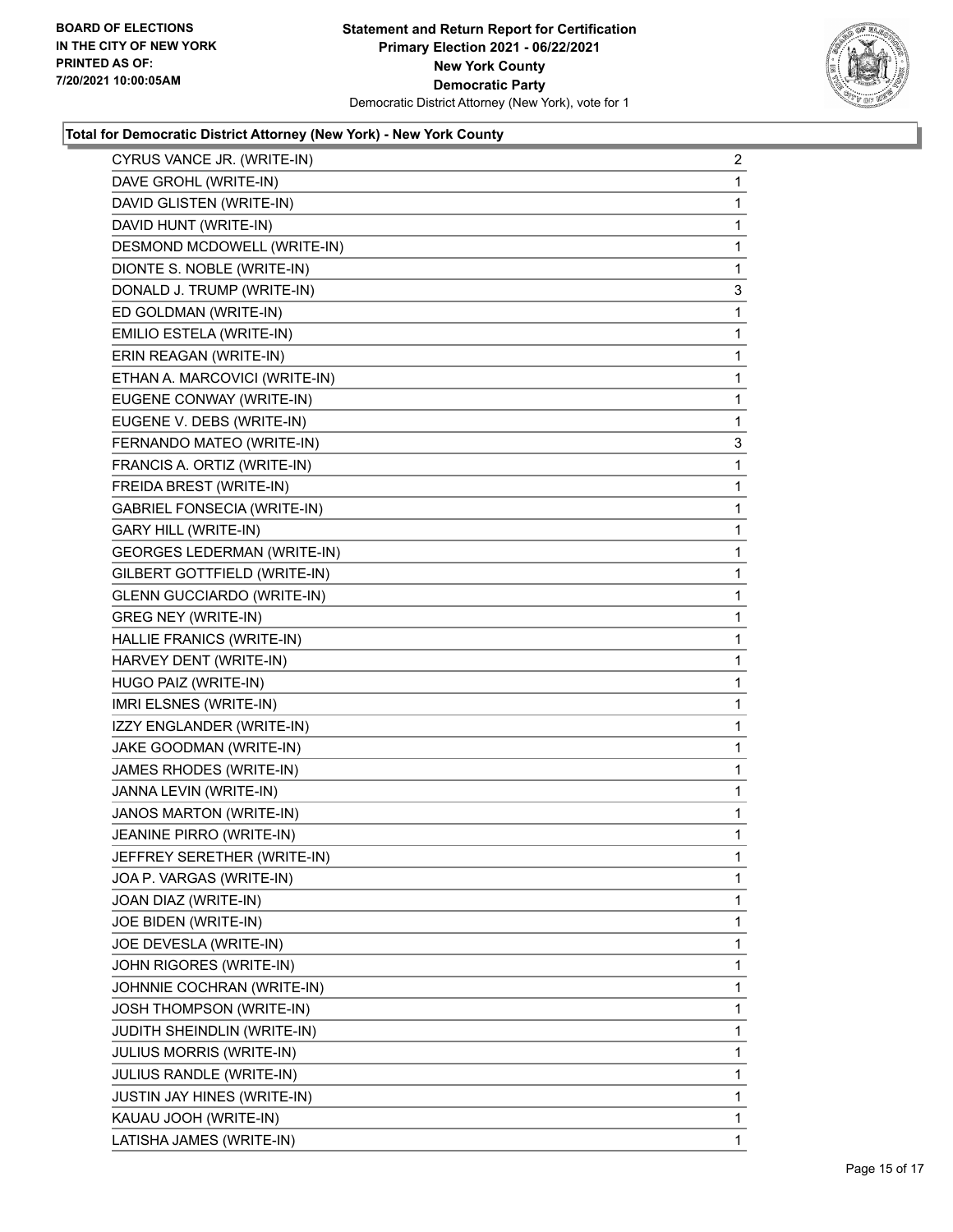

| LAUREN SCHORR (WRITE-IN)          | $\mathbf{1}$   |
|-----------------------------------|----------------|
| LOUIS A. BERTOT (WRITE-IN)        | 1              |
| LUCY BALL (WRITE-IN)              | 1              |
| LUNA ZELDOVICH (WRITE-IN)         | $\mathbf{1}$   |
| MANNIO AELSOCA (WRITE-IN)         | 1              |
| MARY JANE (WRITE-IN)              | 1              |
| MATHEW SMITH (WRITE-IN)           | $\mathbf{1}$   |
| MATTHEW BOGDANAS, ESQ. (WRITE-IN) | $\mathbf{1}$   |
| MAX MECAT (WRITE-IN)              | 1              |
| MELBA ESPAILLAT (WRITE-IN)        | $\mathbf{1}$   |
| MELINDA KATZ (WRITE-IN)           | 1              |
| MICHAEL BLOOMBERG (WRITE-IN)      | 1              |
| MICHAEL COON (WRITE-IN)           | $\mathbf{1}$   |
| MICHAEL GOLDBERG (WRITE-IN)       | 1              |
| MICHELLE FORD (WRITE-IN)          | 1              |
| MIHLO ADAMS (WRITE-IN)            | $\mathbf{1}$   |
| MIKE PENCE (WRITE-IN)             | 1              |
| MITCHELL FORDE (WRITE-IN)         | 1              |
| MOHAMED DRISSI (WRITE-IN)         | $\mathbf{1}$   |
| NANCY YEH (WRITE-IN)              | 1              |
| NAYMA SILVER-MATOS (WRITE-IN)     | 1              |
| NEVILLE MITCHELL (WRITE-IN)       | 25             |
| PAPERBOY LOVE PRINCE (WRITE-IN)   | 1              |
| PAUL ANDERSEN (WRITE-IN)          | 1              |
| PAUL KOMINERS (WRITE-IN)          | $\mathbf{1}$   |
| PAULA PARK (WRITE-IN)             | 1              |
| PETER CHIN (WRITE-IN)             | 1              |
| RAFAEL BURGOS (WRITE-IN)          | $\mathbf 1$    |
| RAFAEL L. HERNANDEZ (WRITE-IN)    | 1              |
| RAMON RAMOS (WRITE-IN)            | 1              |
| RAYMOND J. MCGUIRE (WRITE-IN)     | $\overline{2}$ |
| REBECCA WEINTRAUB (WRITE-IN)      | 1              |
| ROB CARPENTER (WRITE-IN)          | 1              |
| ROBERT ABRAMS (WRITE-IN)          | $\overline{2}$ |
| ROBERT JEREMY (WRITE-IN)          | 1              |
| ROMAN GUTIEREZ (WRITE-IN)         | 1              |
| ROMEL BARRY (WRITE-IN)            | 1              |
| ROW R. MILLER (WRITE-IN)          | 1              |
| RUDOLPH GIULIANI (WRITE-IN)       | 2              |
| RUTH MICBUGHT (WRITE-IN)          | 1              |
| SEAN MORAN (WRITE-IN)             | 1              |
| SIDNEY POWELL (WRITE-IN)          | 1              |
| STEVE KAPLAN (WRITE-IN)           | 1              |
| TAWANIE ABOUSHI (WRITE-IN)        | 1              |
| THEODORE SCHWEITZER (WRITE-IN)    | 1              |
| THOMAS BIDWELL (WRITE-IN)         | $\mathbf{1}$   |
|                                   |                |